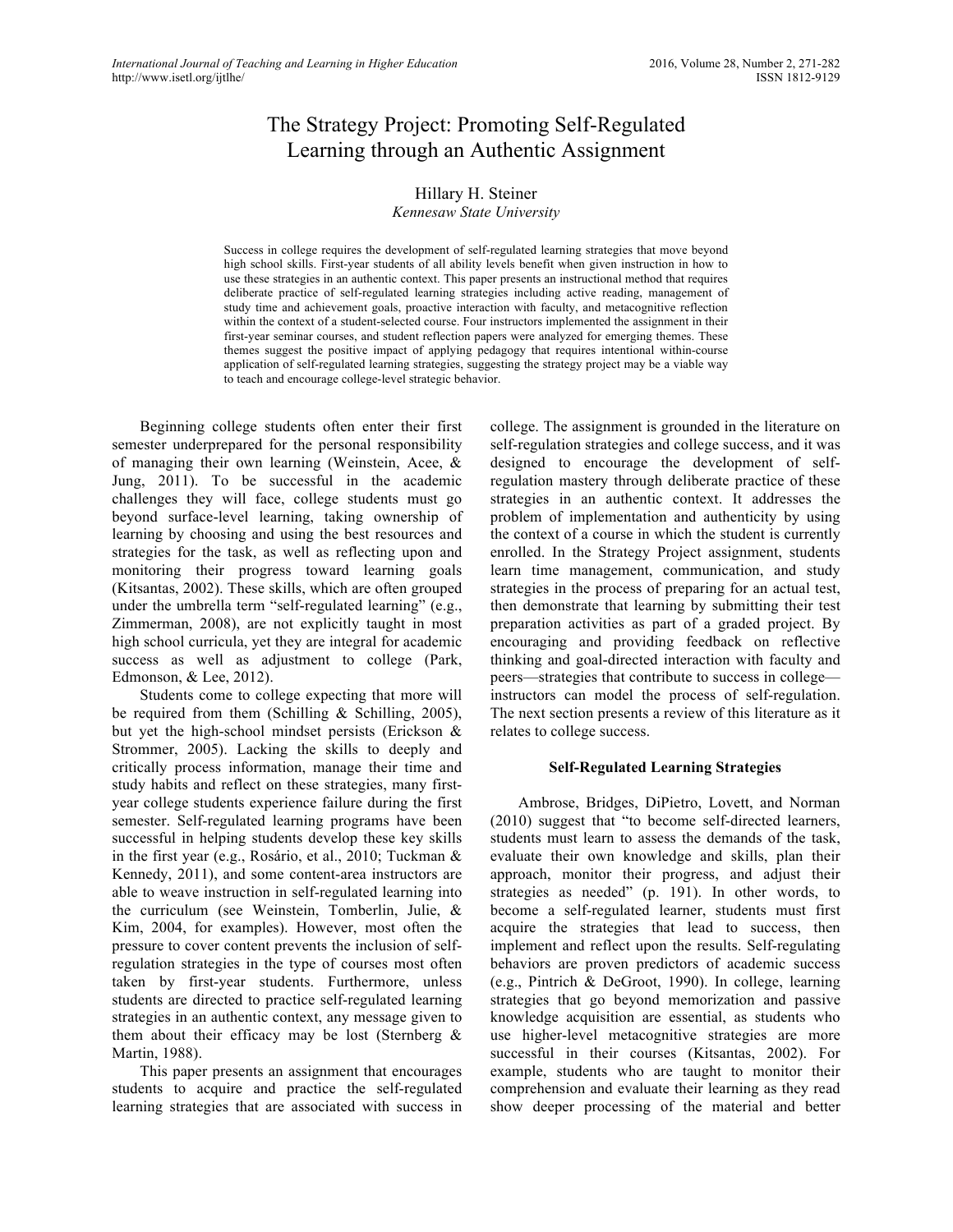retention than students who passively read the text (Nash-Ditzel, 2010). In addition, first-year students who successfully manage their time and seek out existing resources show greater achievement in the first year (Tuckman, 2003).

Research on self-regulated learning has a long history in the educational psychology literature, originating from work by Zimmerman, Schunk, Pressley, and others on goal setting, motivation, and strategy use (Zimmerman, 2008). As Zimmerman (2008) notes, a self-regulated learner is one who is motivated, reflective, and proactive in his use of learning strategies. For college students, self-regulation involves taking the initiative to learn and implement appropriate strategies for the task, set goals for learning, and reflect on one's approach, modifying it for the next task if necessary. Although it is often described in conjunction with academic strategies, it can be extended to proactive social behaviors, such as seeking help from the instructor (Zimmerman, 2008). A selfregulated college student knows a variety of strategies, understands when to use them, and is mindful of his progress toward short- and long-term goals.

Many students enter college believing that they are prepared for this challenge due to their success in high school (Balduf, 2009). However, because learning tasks at the college level require different skills and greater personal responsibility for managing those skills, many high school students begin to show deficits in these abilities once they reach the college level (Cohen, 2012; Levine & Cureton, 1998). This is not limited to poor performing students. While bright students may have better self-regulation strategies than their peers in middle and high school (e.g., Zimmerman & Martinez-Pons, 1990), those same students may reach the ceiling of their strategic ability in college where more active learning strategies are required (Balduf, 2009). This suggests the teaching of selfregulated learning strategies is important for college students of all achievement levels.

Ample evidence shows that self-regulated learning strategies, as primary contributors to academic success (Pintrich & DeGroot, 1990), *can* and *should* be taught (Cohen, 2012; Paris & Paris, 2001; Tuckman, 2003; Weinstein, et al., 2004), yet faculty attempting to teach them may face challenges. For example, despite negative feedback and poor grades in their initial semesters of college, many students are reluctant to change the learning strategies with which they were successful in high school (Dembo & Seli, 2004). Furthermore, many students are unable to appropriately judge whether or not they are actually learning—a key aspect of self-regulated learning—which can lead to overconfidence (Koriat & Bjork, 2005). The assignment presented in this paper encourages students

to practice confronting their ineffective strategies and reflecting on outcomes of learning.

Models of expertise (e.g., Ericsson, 1996) have suggested that deliberate practice provides the best route to becoming an expert in a task. In order for a person to achieve at mastery levels, practice of the skill in an authentic context is necessary. While the amount of time a student studies is important, it is only predictive of grades when the time is spent in useful, deliberate practice of learning skills (Plant, Ericsson, Hill, & Asberg, 2005). When study time is carefully planned, focused, and appropriate for the task at hand, mastery of learning strategies is optimized. Students who commit to practicing good learning strategies, therefore, have a better chance at becoming selfregulated expert learners.

The type of deliberate, domain-specific practice that builds self-regulation can be achieved through the use of an authentic assignment such as the one presented in this paper. Authentic assignments are carefully designed by the instructor to mirror the types of tasks students will encounter in a real setting (Wiggins & McTighe, 2005). They require problemsolving, creativity, and application, and similar to realworld tasks, are complex and somewhat unstructured. Authentic assignments help students practice the learned strategies in the same way they will use the strategies in the future and promote the kind of metacognitive reflection that builds self-regulation.

This is most successful when contextualized in a setting that is meaningful and valuable to the student (Simpson, Hynd, Nist, & Burrell, 1997; Sternberg & Martin, 1988). When strategies are embedded in or taught alongside a content area, students are better able to transfer the strategies to future tasks and reflect on the outcome of that transfer (Steiner, Dean, Foote, & Goldfine, in press; Tuckman, 2003). In sum, the selfregulated learning strategies important for success in college are built through deliberate practice within an authentic context that has value for the student. The next section of this paper presents in detail an assignment which meets these goals.

### **The Strategy Project Assignment**

In order to become successful college students, first-year students must be able to use deep processing strategies to retain what they learn and time management strategies to maximize efficiency. They also must be able to reflect continually on their progress with these strategies, seeking help when necessary. It is with these learning objectives in mind that the Strategy Project Assignment was developed. The Strategy Project (see Appendix) is a multistep project requiring students to plan, monitor, and evaluate their newly learned strategies as they prepare for a test in a course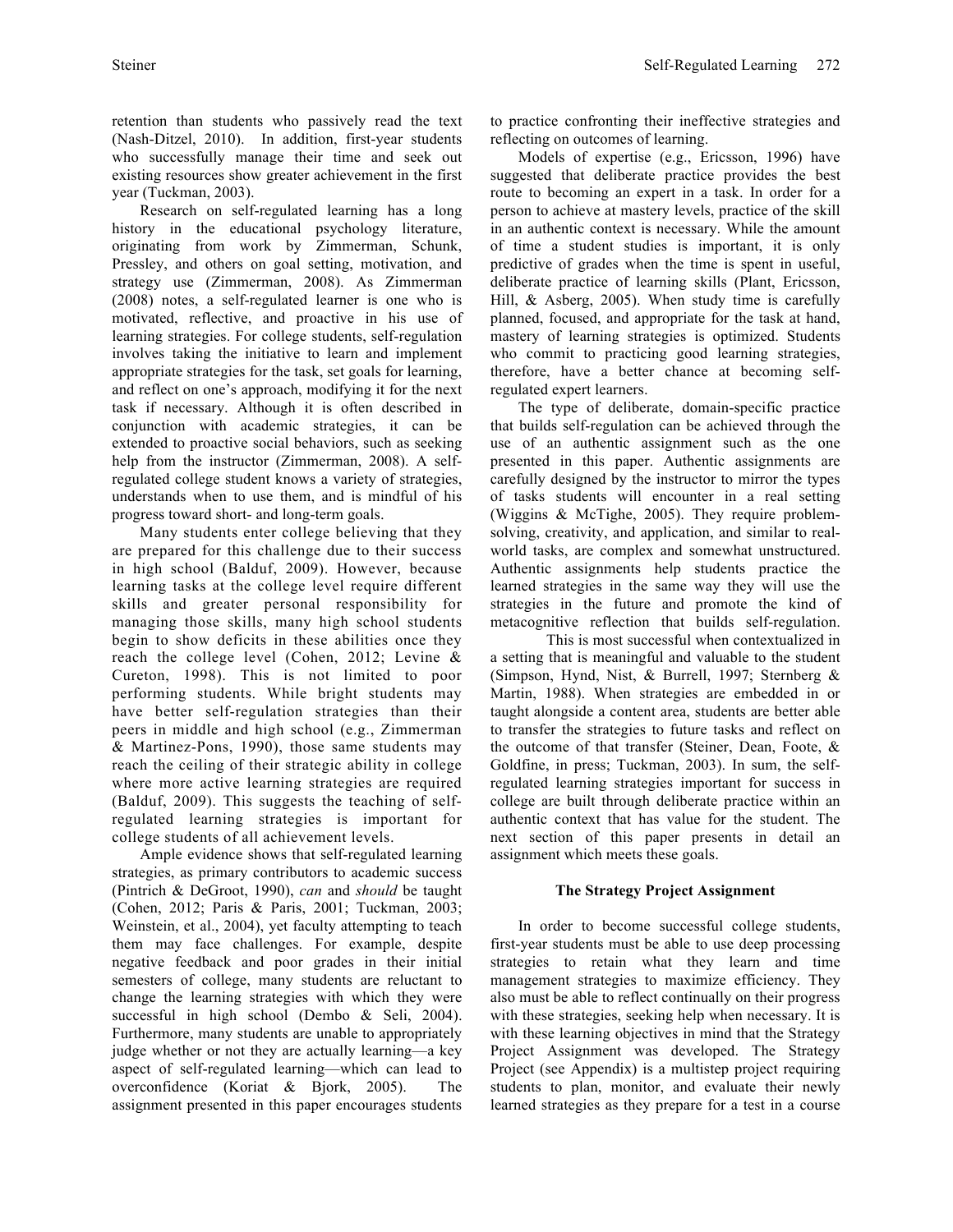in which they are currently enrolled. In this assignment, students are directed to complete the following activities related to an exam they have chosen for the project. Students must:

- create a plan for their study time;
- interact one-on-one with the instructor of their chosen course;
- use active reading strategies as they review exam material;
- use active note-taking strategies in class;
- implement additional active learning strategies that are appropriate for the content area, such as self-quizzing or concept mapping; and finally,
- reflect on their exam performance in a final paper.

The Strategy Project was designed for implementation in the first-year or learning-to-learn seminar, but can be adapted for a variety of courses and is especially appropriate in a learning community setting where a first-year seminar is linked to a content-area course (see Steiner et al., in press). Content-area instructors also can adapt this project for use in their own classes by assigning the project prior to a test in their own course.

First, students receive instruction on the use of selfregulated learning strategies as well as research-based evidence on why the strategies work. For example, the instructor may model the process of active reading by thinking aloud, writing annotations in the margin, and self-quizzing as she moves through a text. This lesson can be extended to a discussion on metacognition and the benefits of deep cognitive processing. After instruction in the various strategies, students are directed to identify a test in a course for which they have ample time to prepare and reflect. Typically, this is the second or third test in a semester-long course. When given the option to choose their own test, choices can vary widely, from Psychology to Math to Chemistry and others; however, most students choose a course in which they feel less confident and prepared. Students meet briefly with the strategy project instructor to review the requirements and determine if any substitutions should be made. For example, if a student chooses a course in which a textbook or other readings are not used, an alternate strategy that will replace the active reading strategy may be proposed by the student and approved by the instructor.

Next, the student makes an appointment with the instructor of the course they have chosen for the project (again, when the strategy project is assigned as part of a content-area course, this section may be modified). This is a significant piece of the strategy project, as it allows students not only to gain knowledge about how to succeed in the

course, but to build a relationship with a professor who cares about the student's success and is invested in the student's growth as a self-regulated learner. Goodman, Baxter Magolda, Seifert, and King (2011) suggest that interacting with faculty members outside the classroom plays an important role in the transition to college. Requiring this interaction as part of the strategy project may help ease the initial discomfort that many new college students feel in speaking with their professors.

Students then plan their approach to the strategy project by mapping out a time- and task-specific "plan of study." As an essential component of self-regulation for college students (Kitsantas, Winsler, & Huie, 2008; Tuckman, 2003), time management is another important piece of the strategy project. With increased task demands and more responsibility for allocating their time, college students must be taught strategies for managing their study time. Students who use good time management strategies tend to achieve higher grades. Kitsantas and colleagues (2008), for example, found that good time management strategies during the first and second years of college was a better predictor of academic success than prior ability measures like high school GPA and SAT scores.

Specific learning strategies are the next components of the strategy project. The active reading portion allows for practice of textbook annotation, an active strategy that promotes deep processing and engagement with the material (Simpson & Nist, 1990). In the note taking portion, students are instructed to take notes for the duration of the exam-preparation time using the Cornell method of note-taking (Pauk, 1962)—a system of note-taking which encourages organization, selfquizzing, and paraphrasing—or a similar active notetaking method. Finally, students are directed to choose two additional strategies from among those discussed (for example, concept mapping, creating flashcards, self-quizzing, etc.) that are appropriate for test preparation in their course. Evidence of good quality textbook annotations, class notes, and study strategies are presented as a portion of the final strategy project.

Finally, students reflect on the results of their strategy project through a written assignment and oral presentation. Both of these final products are crucial to the success of the strategy project. Written reflections are often used in the first-year seminar to promote critical thinking and metacognition (see, for example, Everett, 2013). By encouraging students to critically analyze the efficacy of each portion of the project, the instructorsuggested prompts mirror the type of metacognitive evaluation that good self-regulators conduct naturally. By sharing these reflections with classmates, students expose each other to peer-driven models of self-regulation, and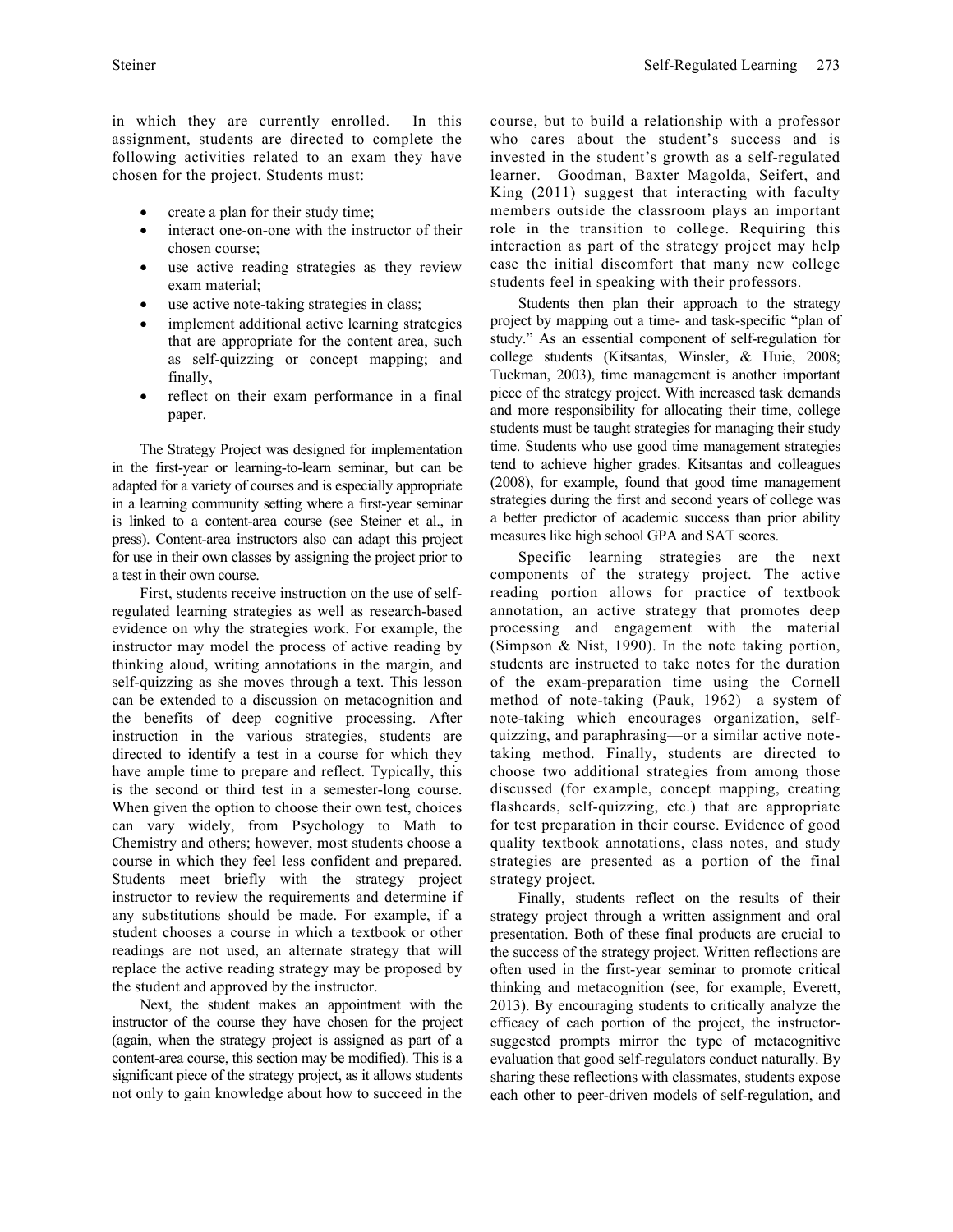they share discipline-specific strategies that may help their fellow students succeed in other courses.

In sum, the strategy project encourages the deliberate practice of self-regulation strategies embedded in the authentic context of a student's current class. The following section describes an analysis of student responses to the written reflection portion of the project. To best understand the impact the Strategy Project had on first-year students, analysis was restricted to the project's reflection papers. However, reference to the project continued to emerge in end-ofsemester course evaluations and online ratings of instructors. Clearly, it was a project that made an impression on students during a time of transition. Emerging themes from these student reflections will be discussed in light of the literature examined in the previous section.

#### **Emerging Themes**

The Strategy Project was assigned in five sections of a first-year seminar course taught by four different instructors. The first-year seminar includes learning outcomes related to time management and study skills, and approximately four class sessions (six hours) are spent on instruction in this area. Strategy Project reflection papers and grade improvement scales (N=79; see Appendix) were collected at the close of the semester from first-year seminar students who signed consent forms agreeing to participate. Student names were dissociated from the papers, which were kept confidential.

Reflection papers were analyzed for recurring themes using open coding methods, which are rooted in the "grounded theory" qualitative approach (Strauss & Corbin, 1990). This method of content analysis is recommended for use in educational settings, as it allows themes to emerge naturally from their context (Mann, 1993). Formal content analysis of the reflection papers was conducted solely by the author; however, two of the instructors who provided reflection papers participated in a more informal review of the data and emerging themes, which closely matched the author's more formal analysis. This section presents a preliminary discussion of these themes (see Table 1 for a summary), including students' thoughts on the strategy project's role in the college transition; selfreported changes in strategy use, achievement, and selfefficacy; and projected long-term changes in selfregulatory behaviors. These themes will be illustrated with selected quotes from student reflection papers.

#### **Task Value**

Student motivation for a task is dependent in large part on the personal value of the task in question (Wigfield & Eccles, 2000). In order for students to commit to strategy change, they must find personal

benefit in doing so. Therefore, perhaps the most important theme to emerge from the student reflections is the value the students saw in completing the strategy project assignment. Students felt this project was extremely helpful and worth their time, which is important given the demands that all college students face. "I am so gracious that I was assigned this project. I learned so much about myself and gained an enormous amount of self-confidence by committing myself to this assignment," said one student. "This project has to be the most eye opening project of my entire semester," said another. "It has efficiently changed my study habits and strategies throughout my college career. For that, I am extremely grateful that you chose this project to help us adapt to college." Even after the conclusion of the semester many students continued to mention this project as being the most transformative experience of their firstyear seminar. This was especially significant because of the transformation in learning strategies the college transition requires.

#### **The High School to College Transition**

Students reported entering college with expectations of a higher work load and greater personal responsibility than they had in high school, which is similar to what many other first-year students expect (see Schilling & Schilling, 2005). However, some students seemed to be overconfident about their first college exams, while others were paralyzed with fear. One student admitted, "I was confident to the point of becoming overly ambitious and cocky when I went to bed the night before [my first] test." Another more fearful student said, "I feared this class in the beginning of the semester so much that I thought for sure I was going to fail." Optimistically, many of these students saw the strategy project as a way to dispel that fear and tackle the new demands of a college curriculum: "I figured this project was a chance for me to relieve some of that stress and learn ways to make me feel more prepared for my next test."

As in Balduf's (2009) study, the students reported doing very little studying in high school. Many said they had never read a textbook until faced with the strategy project requirement: "Coming to college has definitely been a wake-up call… In high school, I was a 4.0 student. If you went to class and paid attention, you could easily make an A. That is not the case in college." Students' lack of time management skills was also a prominent theme, reflecting a struggle common among first-year students (Pryor et al., 2012). One student described her struggles with managing classes, a parttime job, and new relationships: "A person can set time aside to do projects, but that doesn't mean it will get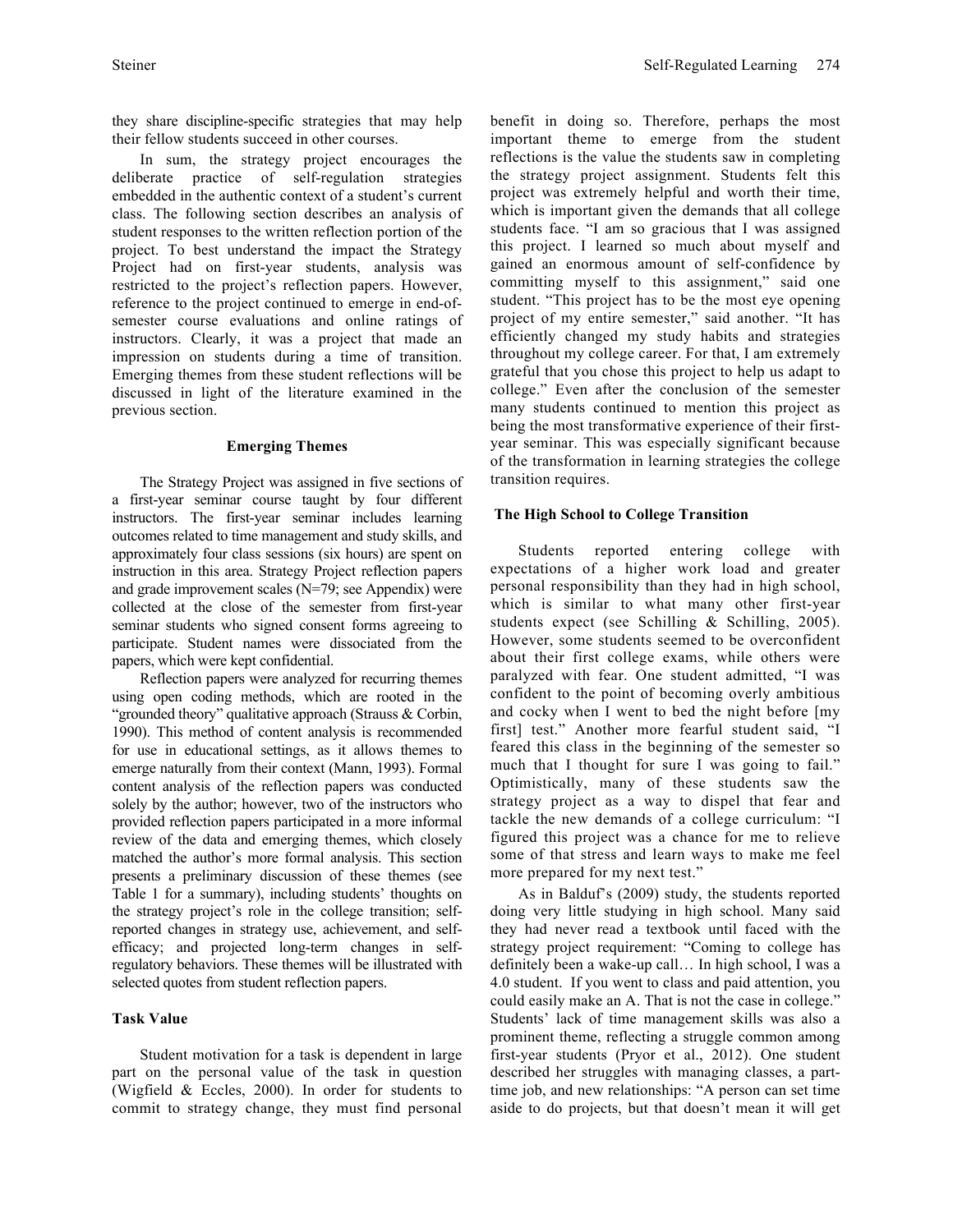| Topic                                       | Emerging theme                                                                                                                                                                                          |  |  |
|---------------------------------------------|---------------------------------------------------------------------------------------------------------------------------------------------------------------------------------------------------------|--|--|
| Task value                                  | Students viewed this assignment as helpful.                                                                                                                                                             |  |  |
|                                             | Students viewed this assignment as worth the time commitment.                                                                                                                                           |  |  |
| High-school to college transition           | Students expected a higher work load upon entering college.                                                                                                                                             |  |  |
|                                             | Students were overconfident in their strategies based on high school successes.                                                                                                                         |  |  |
|                                             | Despite overconfidence, many students were fearful about their first college<br>exams, not knowing what to expect.                                                                                      |  |  |
|                                             | Students reported little studying and time management activities in high school.                                                                                                                        |  |  |
|                                             | Students recognized after the first exam that new strategies would be necessary.                                                                                                                        |  |  |
|                                             | Students were not willing to attempt this change in strategies on their own.                                                                                                                            |  |  |
| Changes in strategy use                     | Students were initially disinterested in the strategy project assignment.                                                                                                                               |  |  |
|                                             | Students, especially those who reported enjoying some of the more difficult<br>strategies, displayed emerging metacognition and an understanding of why<br>some strategies worked while others did not. |  |  |
|                                             | Students had mixed responses to most of the individual strategies, but the plan<br>of study and professor interaction were universally well-liked.                                                      |  |  |
| Changes in achievement and<br>self-efficacy | Students reported increased test grades in their chosen courses.                                                                                                                                        |  |  |
|                                             | Students reported increased confidence in their test-taking abilities.                                                                                                                                  |  |  |
| Long-term benefits                          | Students reported permanent changes in their study and time-management<br>strategies.                                                                                                                   |  |  |
|                                             | Students reported a recognition of the value of effort in preparing for exams.                                                                                                                          |  |  |

Table 1 *Summary of Emerging Themes in Strategy Project Reflection Papers.*

done; a lot of things come up and plans change, and it is sometimes hard to change with it." Many described themselves as procrastinators, like these students:

- "I waited until three days before to try to cram weeks' worth of information"
- "I used to wait till the day before to start my work and then turn it [in] half done."

Many of them recognized that although they were excited and confident about their college classes, new strategies were necessary: "Coming into this semester I thought that with sheer motivation and class attendance I could get through all of my classes, because I had plenty of it. As the year progressed, however, I recognized that that would not be enough." This "wake-up call" especially made an impact as students received feedback on their first and second tests in their courses: "Honestly, I hardly studied for the first exam because I had made an A in the same class in high school. That was a naïve mistake. Receiving the first exam grade was a rude awakening to college and proved that my study skills are lacking."

Interestingly, even though students knew they needed to change, they weren't always willing to attempt this change on their own. One student explained, "How I studied and prepared in high school worked for me then, and I honestly believed that it would also work in college. While I did realize that was not the case quite early on, I still was too stubborn to completely change how I went about completing my work for classes. Cramming at the last second and skimming over reading has always gotten me through classes and I wanted it to work in college as well. This project however, forced me to totally throw all of the things that I have done out the window and go about tackling this exam in a different manner." Thus the strategy project was the impetus for a change that may not have happened otherwise.

### **Changes in Strategy Use**

Perhaps because of these prior habits, many students balked at the suggestion of such a comprehensive project that would lead to strategic change. The initial reaction to the strategy project was not all favorable: "When I originally heard about what all was required for the Strategy Project, I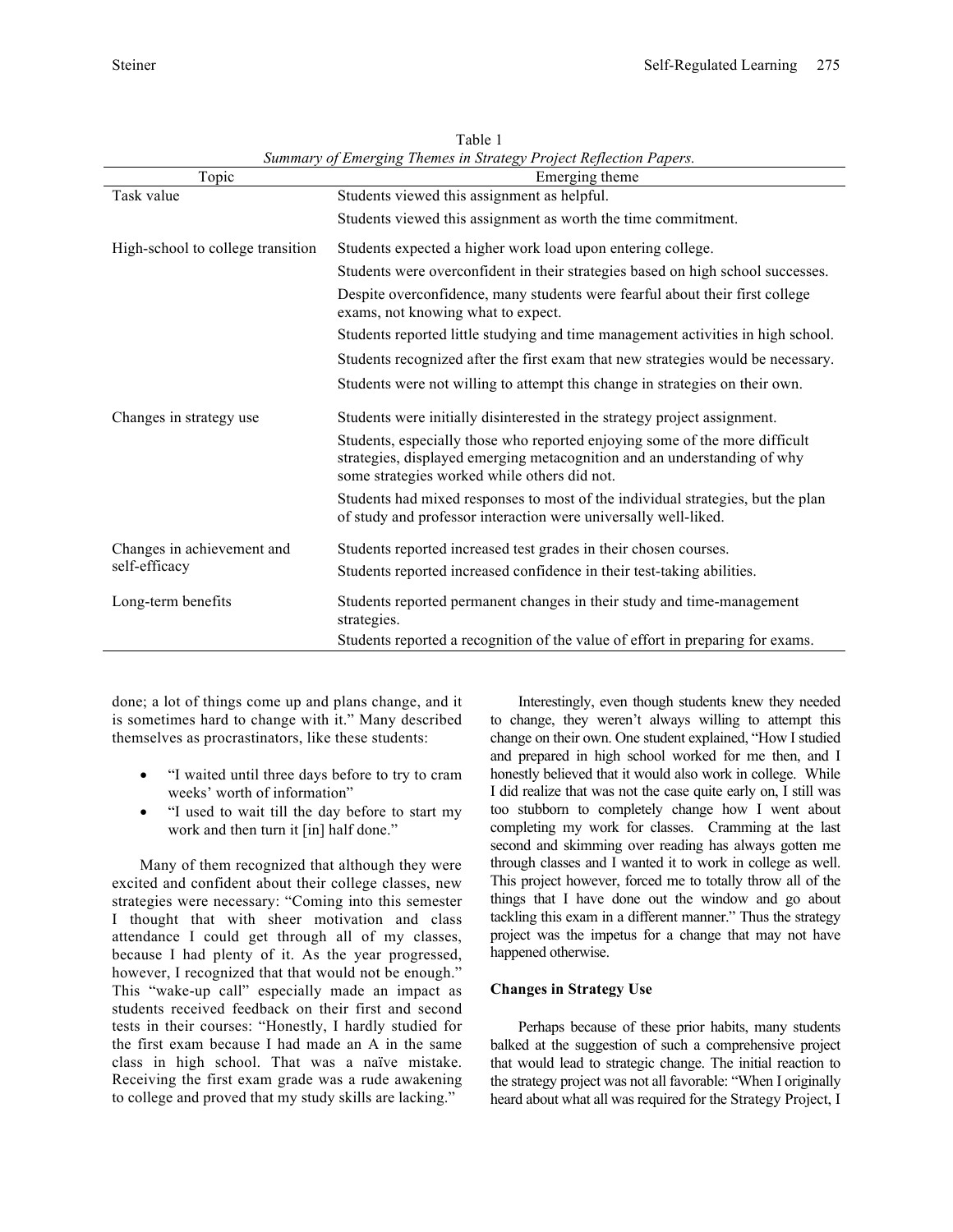immediately became uncomfortable," said one student. "I knew that every one of the things I was required to do for it was going to force me to step out of my comfort zone and traditional study habits that I have held all the way through school." Students reported feeling "overwhelmed" at first, seeing the project "as a burden. Just one more thing I had to do." Then, when the project was underway, their feelings seemed to change: "[The Strategy Project] took some time getting used to, and in all honesty I was thinking of not actually participating. Then again, a light bulb came on, and I realized that maybe doing the strategy project would not be such a bad idea."

After completing the strategy project, students reported many changes that indicated a better understanding of why some strategies work when others do not. One student described this understanding in detail:

I placed a lot of my emphasis on the notecards throughout my [previous] study period, and that's why I believe I didn't get an A. Not saying the notecards weren't useful, there [were] just questions on the test that required you to apply the vocabulary definitions… In my Cornell Notes I was able to find more examples and teacher comments, leading to a better full understanding of the given terms. Knowing the definition can only take you so far, you have to be able to apply the terms to certain scenarios asked in exam questions.

Many students wrote about similar metacognitive experiences that led them to thinking about studying in a new way.

Student opinion on some of the individual strategies was mixed, perhaps reflecting the uniqueness of each student's testing situation. For example, about half the students found textbook annotations and Cornell note taking methods useful for their test preparation, and half did not. Many of them said they found those methods tedious and unnecessary initially, yet they changed their minds when their test scores increased as a result. Students who reported enjoying textbook annotations and Cornell note taking had reflection papers that included more references to metacognition, which may indicate that they truly understand the purpose of those strategies. There was overwhelming support for the plan of study and professor interaction portions of the project, as well as for the strategies of concept mapping and self-quizzing. The vast majority of students said that they would continue to create a study plan for future tests that included plenty of time for metacognitive strategies, and they would take the initiative to

speak with each of their professors at the start of every semester.

#### **Changes in Achievement and Self-Efficacy**

Among the students who reported their test grades before and after the strategy project, approximately 45% reported increases of a letter grade or greater and an additional 26% reported smaller grade increases. Three students made perfect scores on their tests after completing the strategy project. One described his success in a notoriously difficult course:

Finally the moment arrived, exam time. I cleared my mind before the exam was distributed, I reminded myself that I had done a great job sticking to my strategy project, I reminded myself that I was going to impress [the professor] by doing really well on her legendary exams, I could do this, I knew I could. I took my exam with surprising ease and confidence… Then, later that evening, when I checked my grades, I saw it; I had made a perfect score, a one hundred percent on one of [the professor's] exams. I couldn't believe it, at first I thought there had been some mistake, but upon reflecting on all that I had done to prepare for that exam, I knew that this was the grade I deserved.

Students also reported changes in self-efficacy as a result of practicing self-regulated learning, mirroring many of the findings from studies discussed above (e.g., Zimmerman & Martinez-Pons, 1990). After practicing self-regulated learning for the strategy project, students felt more confident in their test-taking abilities. In fact, this increased confidence was one of the strategy project benefits most often mentioned by the students. One student remarked:

Whenever a test or quiz is mentioned, anxiety will almost always be present. Before the exam, I had some anxiety, but I just reminded myself that I studied using my strategies, I was prepared, and I knew I could do it. During the test I felt confident and happy that I understood the information, [and] lastly I thought to myself, 'I will do well!'

Another commented, "Now I feel confident doing math again."

Not all students saw an increase in their test grades as a result of the strategy project. Nine percent of the students reported a small decrease in their test grades after the strategy project, and 13% reported a decrease of a letter grade or more. When these students' reflection papers were analyzed separately from the larger group, some surprising themes emerged. Perhaps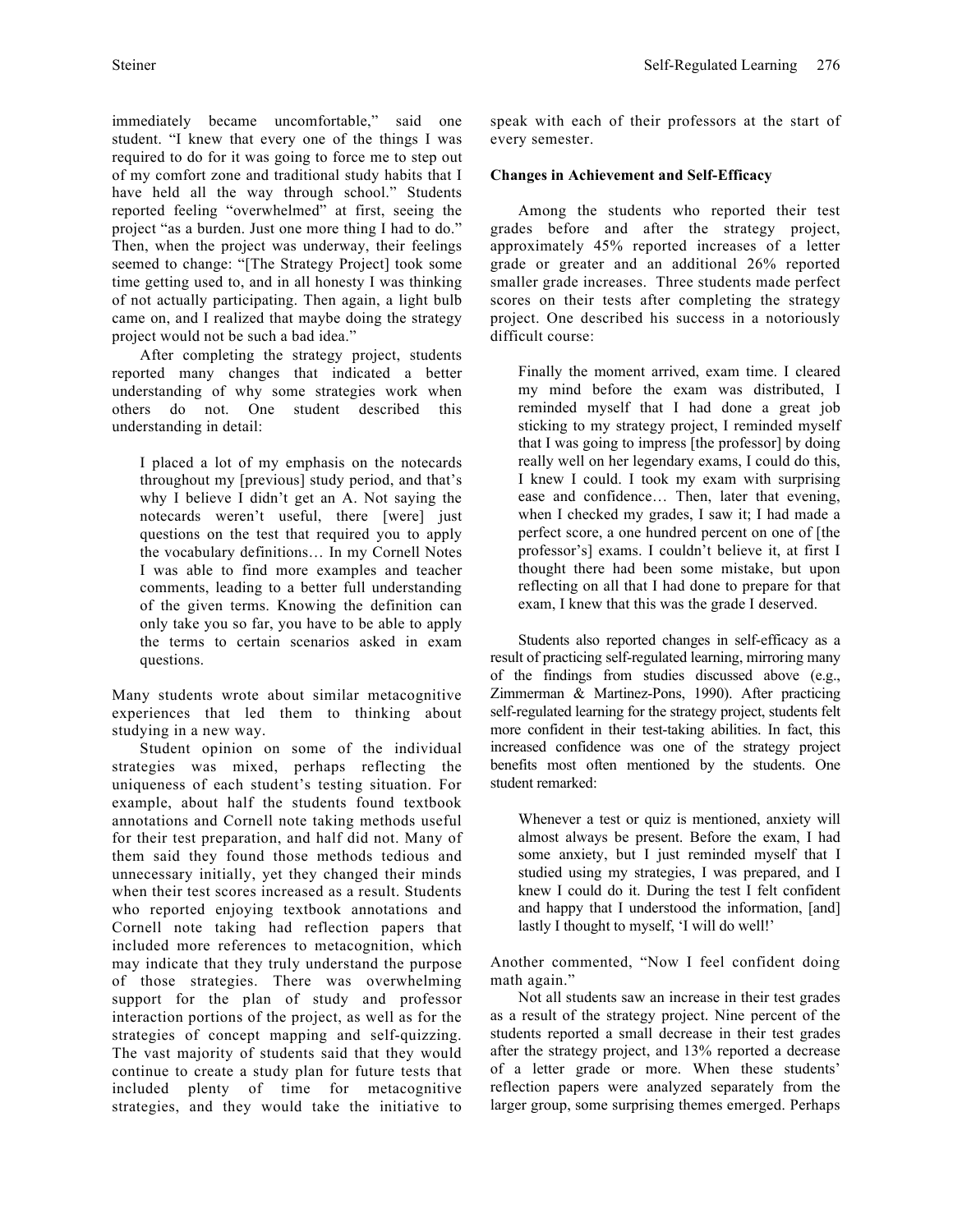the most surprising was the honesty with which students confronted their failure. The vast majority of this group voluntarily admitted that they did not put forth the necessary effort on the project, taking personal responsibility with comments like, "I have no one to blame but myself." They had challenging personal circumstances:

The past few months things in my life have been a ping-pong ball and that is stressful. Not only do I have to worry about grades but I have to worry about what I am going to do next year and even next semester.

They also made mistakes in test preparation: "Taking notes on the wrong part of a chapter in Economics can do much more harm than one might expect. I attribute some of the loss of maximum points on the test to this unfortunate mistake." Some failed to follow their plan of study:

It was definitely in my intentions, but I would get too tired some nights, or just get back in my room too late and not feel like studying... I feel as though if I had stuck to my study plan exactly, I would have done better on my test.

Only two students out of 79 felt as if they had put in quality time to a project that did not benefit them in the end. These students, according to their reflections, had trouble understanding and applying the learned strategies and therefore felt frustrated with the project in general.

#### **Long-Term Benefits of the Project**

Many students indicated that they will make permanent changes in their self-regulated learning strategies as a result of this project. Even students who were not successful in raising their test grades reported that they will continue to use these strategies in the future. A student who did not improve her grade initially said, "The best thing about this whole project for me is the lasting effects... I used these methods again because I thought that maybe I just needed to adjust to them. Making myself take the time to do these things has helped so much. I know  $[my \text{ test score}]$  isn't a great one. However, compared to the other two [previous] scores, that is a GREAT score and I am proud of it." Students seemed to recognize the value of effort in achievement, which is critical to viewing success as an attainable goal (Dweck, 1986). And as projected, these students saw the strategy project as the beginning step in the process of becoming selfregulated. One student said, "I will try to keep

constantly adjusting my study habits throughout my college career, and I hope the Strategy Project lays the ground work for just that." They felt they had a fresh outlook on college and were prepared to tackle future classes: "I am excited to start next semester because I know I will do a lot better."

#### **Concluding Thoughts**

The assignment described in this paper was developed to aid students in building better selfregulated learning strategies in an authentic context. Student responses indicated that the project did raise awareness of, and encourage the use of, these beneficial strategies, and for most students, also increased their test scores. Research using this assignment may help clarify the effect of selfregulated learning strategies on student metacognition and achievement. However, some limitations of the assignment itself must be acknowledged. Because authentic assignments are representative of real-world problems (in this case, studying for actual college exams), they are somewhat more subjective than other assignments. The strategy project is flexible enough to be used with many different courses, and it may be modified by students when necessary. This occasionally caused discomfort for instructors (and students) who preferred more controlled, proscribed, objective assessments of learning. Detailed grading rubrics for each part of the project are currently in development; these may help clarify expectations for students and instructors. The strategy project also relies on self-reports from students and, therefore, must make the assumption that students are being truthful about the strategies they used and the grades they received. Finally, like most assignments, the strategy project will be successful only with student buy-in. Unmotivated students who fail to complete the requirements will not reap the project's benefits.

In order for first-year students to develop habits for success, they must learn and commit to practice good metacognitive skills for studying, time management, and self-reflection. The strategy project is an emerging, effective pedagogical aid to encourage these good self-regulation skills. It allows for deliberate practice of the newly learned strategies in the authentic context of a course in which the student is currently enrolled, thereby increasing its personal value for students. Although many students entered college with deficient learning strategies, they indicated that they would not have taken the initiative to change their strategies on their own. This project provides the momentum to overcome the academic inertia that plagues many first-year students. Although this is a multi-part assignment that takes considerable commitment from students, students are motivated to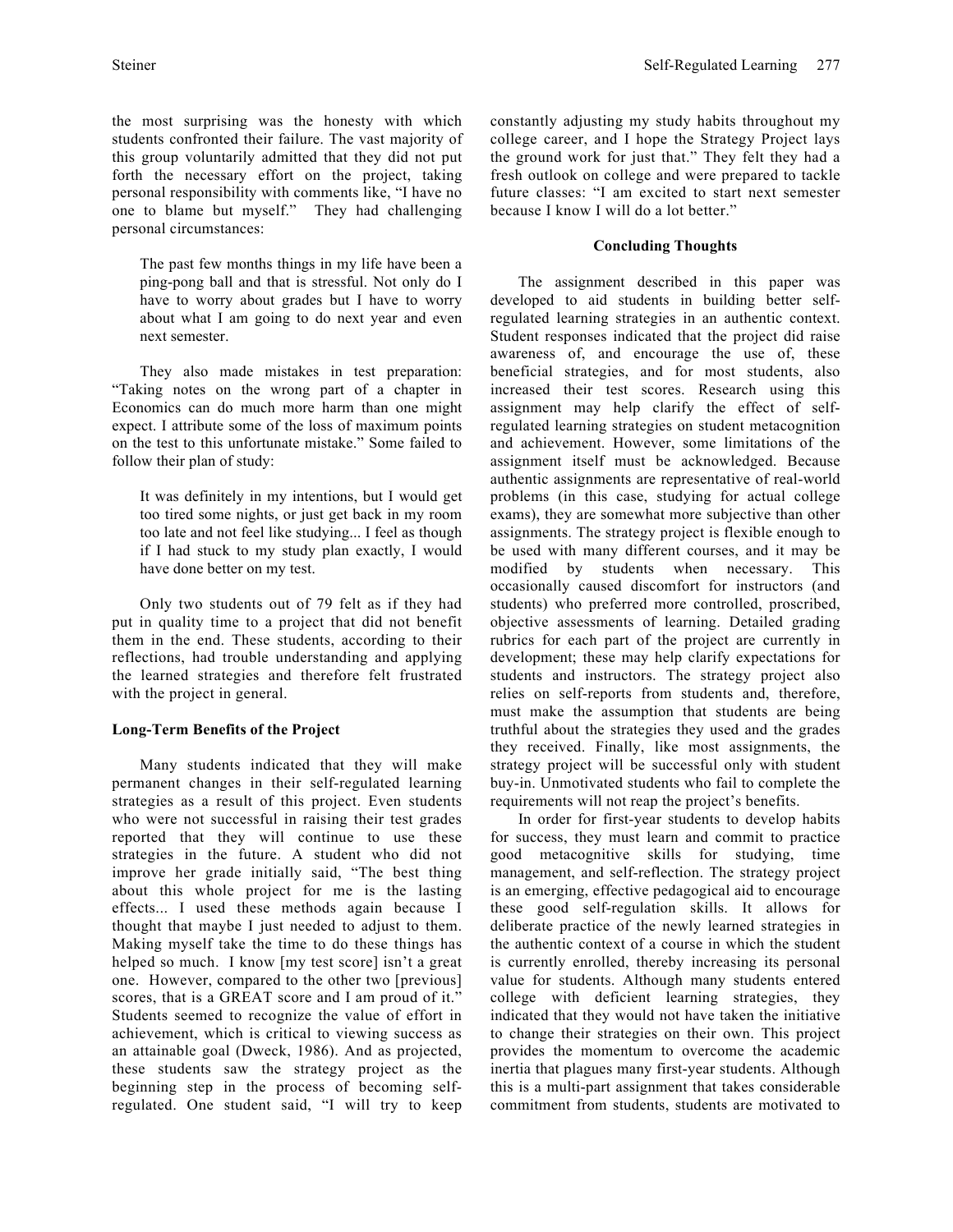complete it because of the immediate feedback they receive and often are pleased with the resulting good grades. This positive feedback may encourage them to make permanent changes in their self-regulation strategies for future courses. In sum, the strategy project is a flexible assignment that may be useful in a variety of courses to help students build the selfregulated learning strategies that will enable their success in higher education. Future research on this assignment can shed more light on the lasting effects this project has on student achievement.

# **References**

- Ambrose, S. A., Bridges, M. W., DiPietro, M., Lovett, M. C., & Norman, M. K. (2010). *How learning works: 7 research-based principles for smart teaching.* San Francisco, CA: Jossey-Bass.
- Balduf, M. (2009). Underachievement among college students. *Journal of Advanced Academics, 20*(2), 274-294.
- Cohen, M. T. (2012). The importance of self-regulation for college student learning. *College Student Journal, 46*(4), 892-903.
- Dembo, M. H., & Seli, H. P. (2004). Students' resistance to change in learning strategies courses. *Journal of Developmental Education, 27*(3), 2-11.
- Dweck, C. S. (1986). Motivational processes affecting learning. *American Psychologist*, *41*, 1040-1048.
- Erickson, B. L., & Strommer, D. W. (2005). Inside the first-year classroom: Challenges and constraints. In M. L. Upcraft, J. N. Gardner, & B. O. Barefoot (Eds.), C*hallenging and supporting the first-year student: A handbook for improving the first year of college* (pp. 241-256). Hoboken, NJ: Wiley.
- Ericsson, K. A. (1996). The acquisition of expert performance: An introduction to some of the issues. In K. A. Ericsson (Ed.), *The road to excellence: The acquisition of expert performance in the arts and sciences, sports, and games* (pp. 1– 50). Mahwah, NJ: Erlbaum.
- Everett, M. C. (2013). Reflective journal writing and the first-year experience. *International Journal of Teaching and Learning in Higher Education*, *25*(2), 213-222.
- Goodman, K. M., Baxter Magolda, M., Seifert, T. A., & King, P. M. (2011) Good practices for student learning: Mixed-method evidence from the Wabash National Study. *About Campus, 16*(1), 2-9.
- Kitsantas, A. (2002). Test preparation and test performance: A self-regulatory analysis. *Journal of Experimental Education, 41*, 231–240.
- Kitsantas, A., Winsler, A., & Huie, F. (2008). Selfregulation and ability predictors of academic performance during college: A predictive

validity study. *Journal of Advanced Academics, 20*(1), 42–68.

- Koriat, A., & Bjork, R. A. (2005). Illusions of competence in monitoring one's knowledge during study. *Journal of Experimental Psychology: Learning, Memory, and Cognition*, *31*(2), 187-194.
- Levine, A., & Cureton, J. S. (1998). What we know about today's college students. *About Campus, 3*(1), 4-9.
- Mann, M. P. (1993). Grounded theory and classroom research. *Journal on Excellence in College Teaching, 4*, 131-143.
- Nash-Ditzel, S. (2010). Metacognitive reading strategies can improve self-regulation. *Journal of College Reading and Learning*, *40*(2), 45-63.
- Paris, S. G., & Paris, A. H. (2001). Classroom applications of research on self-regulated learning. *Educational Psychologist*, *36*, 89–101.
- Park, C., Edmonson, D., & Lee, J. (2012). Development of self-regulation abilities as predictors of psychological adjustment across the first year of college. *Journal of Adult Development 19*(1), 40-49.
- Pauk, W. (1962). *How to study in college*. Boston, MA: Houghton Mifflin.
- Pintrich, P. R., & DeGroot, E. V., (1990). Motivational and self-regulated learning components of classroom academic performance. *Journal of Educational Psychology, 82*(1), 33-40.
- Plant, E. A., Ericsson, K. A., Hill, L., & Asberg, K. (2005). Why study time does not predict grade point average across college students: Implications of deliberate practice for academic performance. *Contemporary Educational Psychology, 30*, 96-116.
- Pryor, J. H., Egan, J. H., Blake, L., Hurtado, S., Burdan, J., & Case, M. H. (2012). *The American freshman: National norms for fall 2012*. Los Angeles, CA: Higher Education Research Institute, UCLA.
- Rosário, P., Núñez, J. C., González-Pienda, J., Valle, A., Trigo, L., & Guimarães, C. (2010). Enhancing self-regulation and approaches to learning in firstyear college students: A narrative-based programme assessed in the Iberian Peninsula. *European Journal of Psychology of Education, 25*(4), 411-428
- Schilling, K. M., & Schilling, K. L. (2005). Expectations and performance. In M. L. Upcraft, J. N. Gardner, & B. O. Barefoot, *Challenging and supporting the first-year student: A handbook for improving the first year of college* (pp. 108-120). Hoboken, NJ: Wiley.
- Simpson, M. L., Hynd, C. R., Nist, S. L., & Burrell, K. I. (1997). College academic assistance programs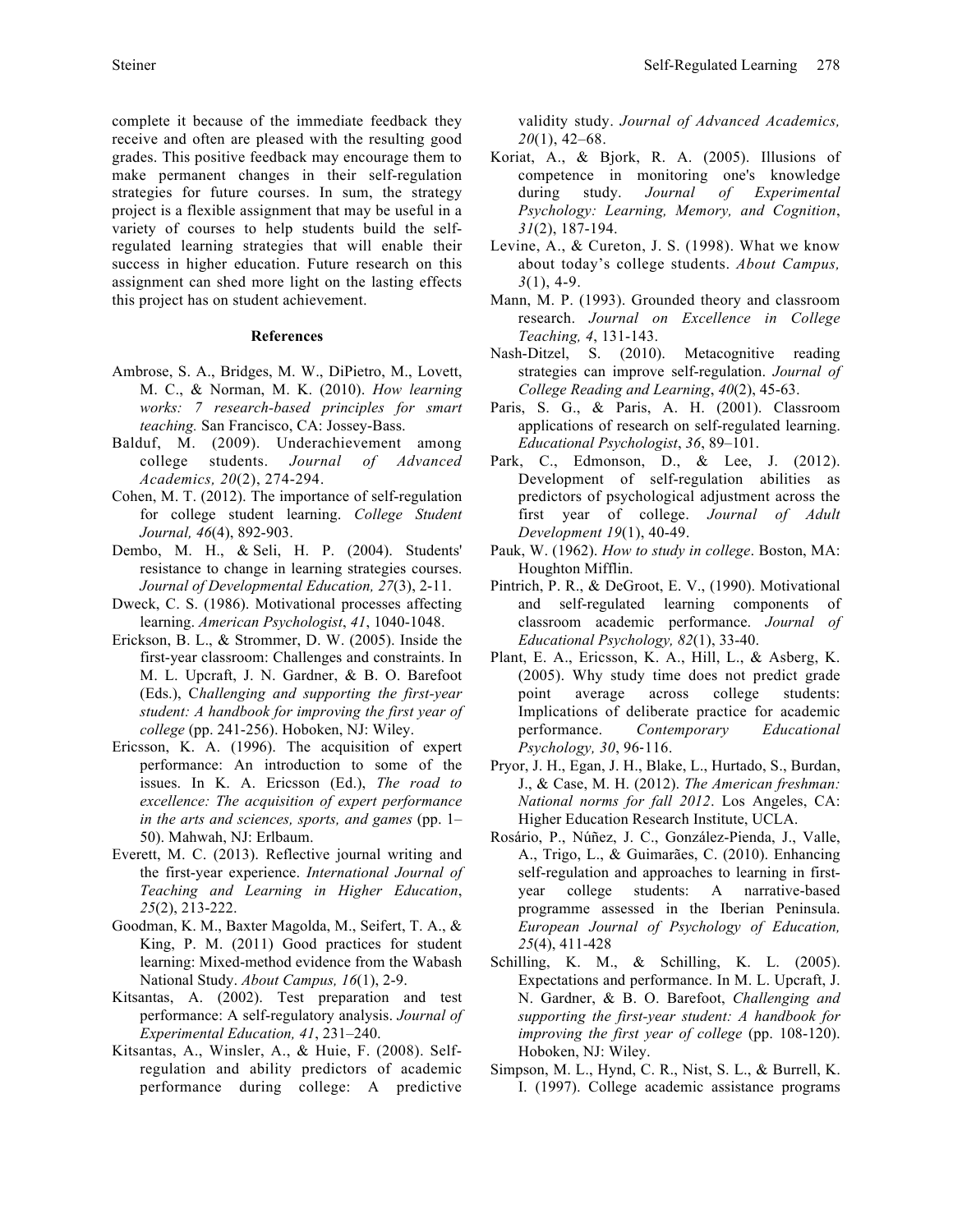and practices. *Educational Psychology Review*, *9*(1), 39-71.

- Simpson, M. L., & Nist, S. L. (1990). Textbook annotation: An effective and efficient study strategy for college students. *Journal of Reading 34*, 122-129.
- Steiner, H. H., Dean, M. L., Foote, S. M, & Goldfine, R. A. (in press). The targeted learning community: A comprehensive approach to promoting the success of first-year students in general chemistry. In L. Chism & J. Graziano (Eds.), *Building synergy for highimpact educational initiatives: First-year seminars and learning communities.* Columbia, SC: National Resource Center.
- Sternberg, R .A., & Martin, M. (1988). When teaching thinking does not work: What goes wrong? *Teachers College Record*, *89*(4), 555-78.
- Strauss, A. L., & Corbin, J. (1990). *Basics of qualitative research.* London, UK: Sage.
- Tuckman, B. W. (2003). The effect of learning and motivation strategies training on college students' achievement. *Journal of College Student Development, 44*(3), 430-437.
- Tuckman, B. W., & Kennedy, G. J. (2011). Teaching learning strategies to increase success of first-term college students. *The Journal of Experimental Education*, *79*, 478–504.
- Weinstein, C. E., Acee, T. W., & Jung, J. (2011). Selfregulation of learning strategies. *New Directions for Teaching and Learning, 126*, 45-53.
- Weinstein, C. E., Tomberlin, T. L., Julie, A. L., & Kim, J. (2004). Helping students to become strategic learners: The roles of assessment, teachers, instruction, and students. In J. Ee, A. Chang, & O. Tan (Eds.), *Thinking about thinking: What educators need to know* (pp. 282–310). Singapore, China: McGraw-Hill.
- Wigfield, A., & Eccles, J. S. (2000). Expectancyvalue theory of achievement motivation. *Contemporary Educational Psychology, 25*, 68-81.
- Wiggins, G., & McTighe, J. (2005). *Understanding by design*. Alexandria, VA: Association for Supervision and Curriculum Development.
- Zimmerman, B. J. (2008). Investigating self-regulation and motivation: Historical background, methodological developments, and future prospects. *American Educational Research Journal, 45*, 166–183.
- Zimmerman, B. J., & Martinez-Pons, M. (1990). Student differences in self-regulated learning: Relating grade, sex, and giftedness to self-efficacy and strategy use. *Journal of Educational Psychology, 82*, 51-59.
- Zimmerman, B., & Martinez-Pons, M. (1986). Development of a structured interview for assessing students' use of self-regulated learning strategies. *American Educational Research journal, 23*, 614-628.

HILLARY H. STEINER, PH.D., is Assistant Professor of Educational Psychology and Assistant Director of Learning Communities in the Department of First-Year and Transition Studies at Kennesaw State University. A recipient of the American Psychological Association's Teaching Excellence Award, she teaches first-year seminars and introductory psychology in a variety of themed learning communities. Her current research and professional interests include metacognition and selfregulation, integrative learning, and faculty development.

#### Acknowledgements

The author gratefully acknowledges the support of the Center for Excellence in Teaching and Learning at Kennesaw State University in the preparation of this manuscript.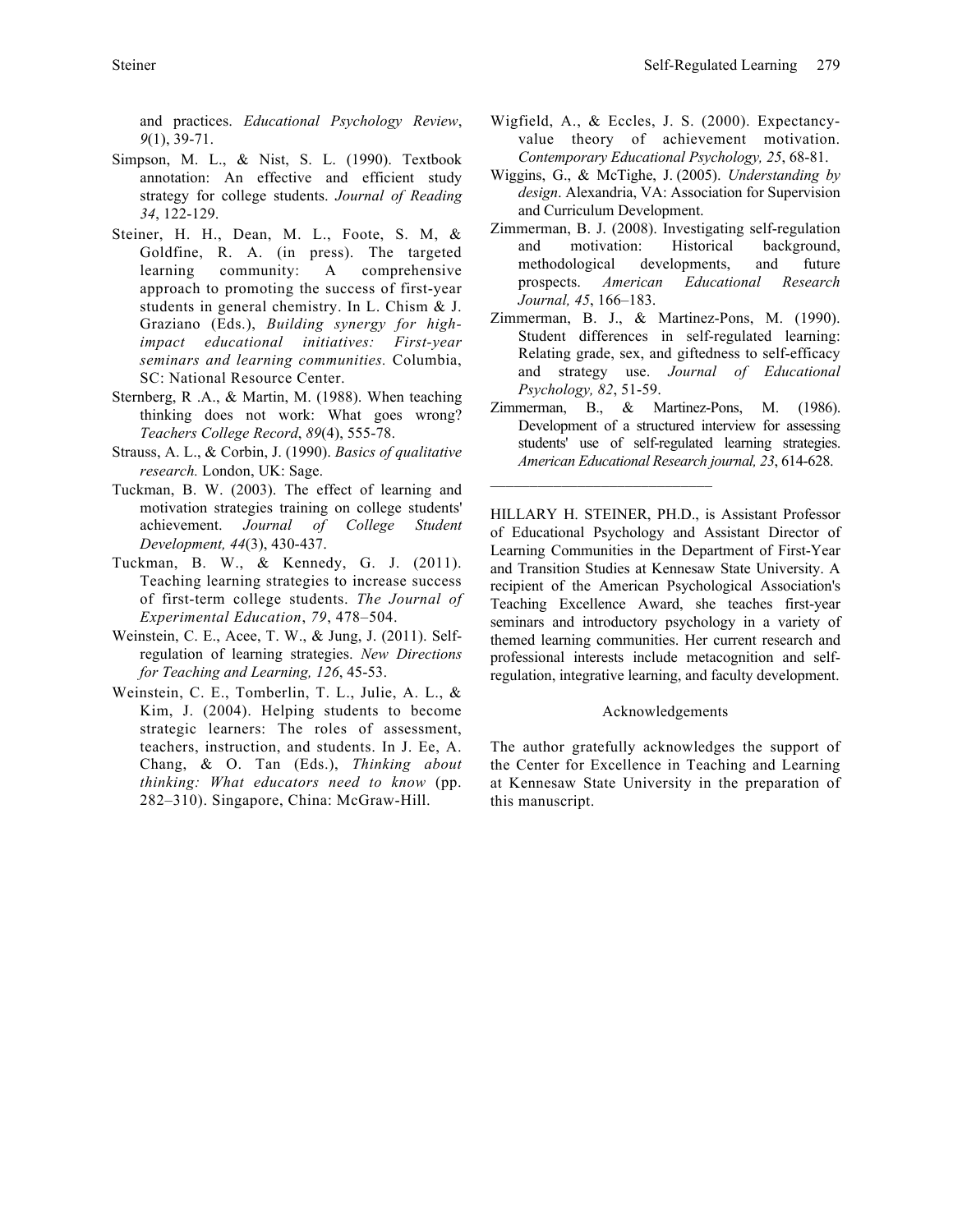# Appendix

# **Strategy Project**<sup>1</sup>

This is one of the most important assignments for the course, as it is where you will put the information you learn in this course into action. You will choose one test in another course that you're currently taking and apply the strategies and hints that we've learned in this course to preparing for your test. This assignment will require you to submit all your test preparation and other strategies along with a written reflection about your experience by the last day of class. As part of your grade, you will also present your strategy project to the class.

### **Specific Strategy Project Components:**

- 1. **Contract (5 points).** Choose a test in another course that is not the first test given in that course, but has sufficient time for reflection after the test is returned. The strategy project will work best if you choose a high-stakes test that you anticipate will be challenging. Complete the "Strategy Project Contract" with your instructor.
- 2. **Professor Interaction (20 points).** Make an appointment to meet with the professor of the course well before your chosen test for an interview and help session. Feel free to explain that you're there as part of a strategy project in another course. Please write a brief (1-2 page) description of what went on during your professor interaction. A list of suggested questions is below, but please also add your own:
	- What is the format of the upcoming test?
	- What do you think are the best ways to study for this test?
	- What do you think differentiates the most successful students in your class from the least successful students?
	- What do you like most about being in academics?
	- Do you conduct research? If so, what is it about?
- 3. **Plan of Study (20 points).** Using the suggestions from your professor as well as what you've learned in our class, please outline your plan of study for this test. You should create a detailed study schedule that describes what you will do and when you will do it.
- 4. **Active Reading (10 points).** Preview and annotate all textbook chapters associated with this test. You will present your annotations to your instructor when you turn in your final project.
- 5. **Active Notetaking (10 points).** Use the Cornell method to take notes during the entire pre-test period, making sure to set aside the left margin for self-quizzing. You will present your notes to your instructor when you turn in your final project.
- 6. **Test Preparation Strategies (20 points).** Select at least two additional test preparation strategies (e.g., flashcards, concept maps, question generation, self-quizzing, etc.) that are appropriate for your course. You will present your completed test preparation strategies to your instructor when you turn in your final project.
- 7. **Written Reflection (40 points).** After you take your test but before you receive it back, please estimate the grade you think you received. When you receive your graded test, please write a reflection paper 3-5 pages in length about your experiences with the strategy project. In particular, please reflect on which elements of the project you think helped and which did not. Please also reflect on the grade you received, and whether it

 $<sup>1</sup>$  The research study described in this manuscript used a pilot version of the strategy project assignment, which is provided here. For an updated</sup> version of the assignment, please contact the author at hsteiner@kennesaw.edu.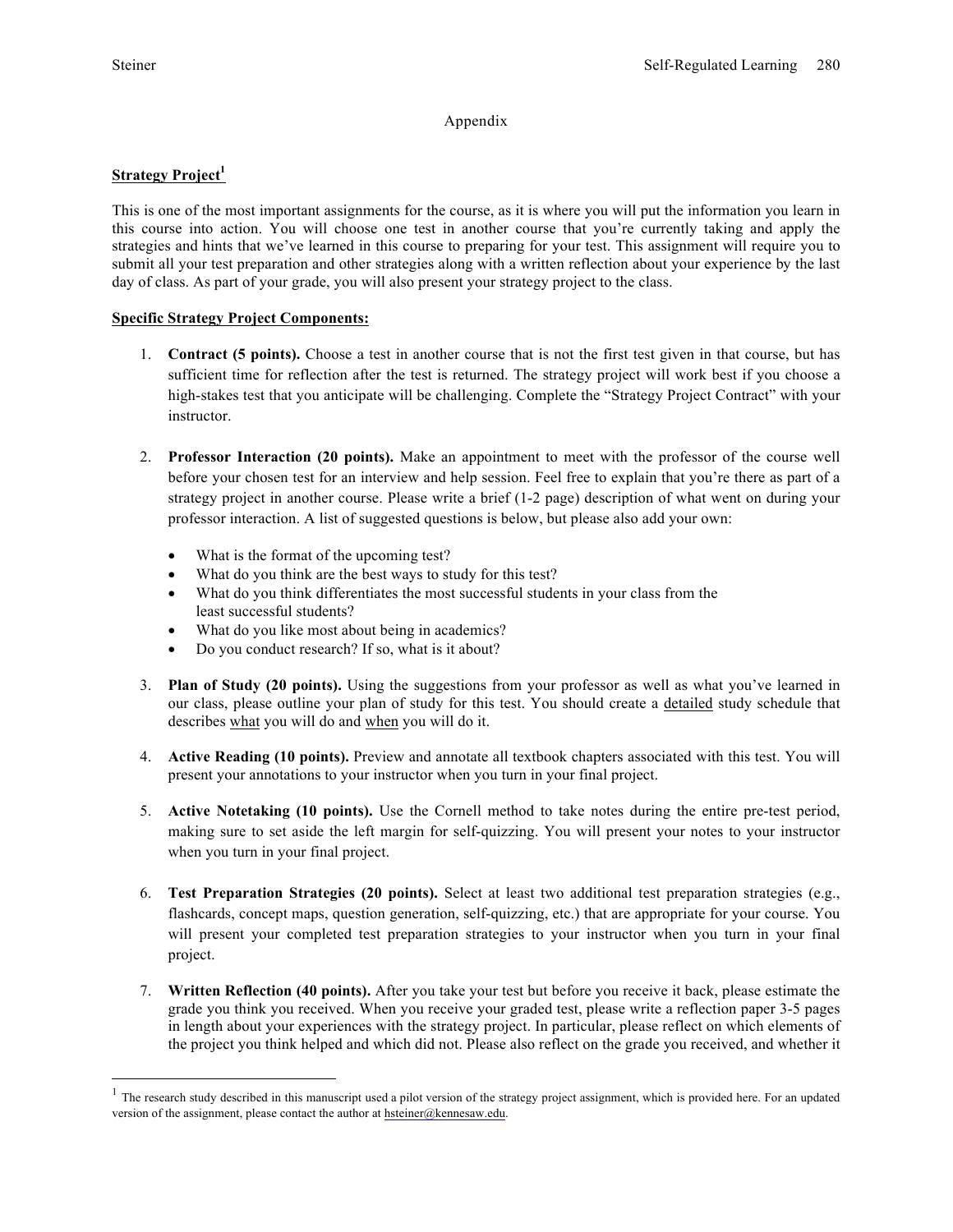matched what you thought you'd receive. Please also attach your completed Grade Improvement Scale (found below). Submit your reflection paper and scale as part of your final project.

8. **Class Presentation (25 points).** Please plan to share your Strategy Project with fellow students in an informal presentation of about 10 minutes in length. You may use the doc cam to show elements of your project. In particular, your fellow students would like to know: What is your course like? Was the professor receptive to your questions? What elements of the Strategy Project worked in your course?

To summarize:

- Your contract that describes the test you will use for your project is due on [date].
- Complete the active reading, active notetaking, professor interaction, plan of study, and test preparation strategies **before** your chosen test. After you have taken the test, but before you receive it back, estimate the grade you think you received.
- After you receive your test back, complete the written reflection and grade improvement scale, and prepare for your presentation. Make an appointment with your instructor to present your active reading, active notetaking, and test preparation strategies, and submit your professor interaction, plan of study, and written reflection/grade improvement scale to the dropbox.

### **Strategy Project Contract**

Name

Course you will use for this project\_

Date of Test

No modifications for the Strategy Project will be necessary for my test.

Student Signature

 $\mathcal{L}_\text{max}$  and  $\mathcal{L}_\text{max}$  and  $\mathcal{L}_\text{max}$  and  $\mathcal{L}_\text{max}$ 

OR:

I will need to modify the following Strategy Project requirements:

I propose the following strategies to take the place of the above:

Approved

Student Signature